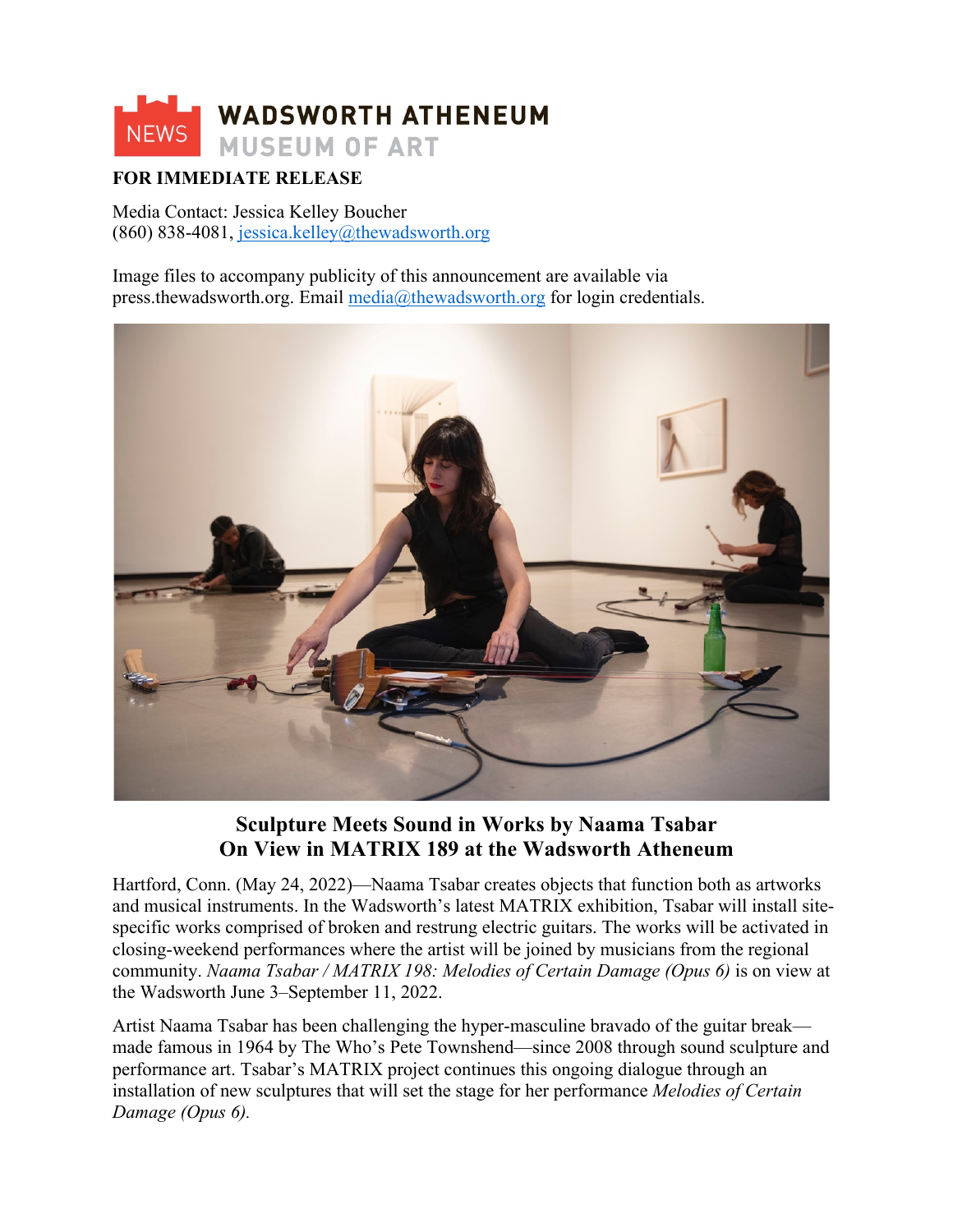With the help of local women and nonbinary musicians, the composition for Tsabar's MATRIX performance will be written collaboratively using the sculptures as they are installed in the gallery space. Each performer will bring their own musical history, training, experience, and creativity to the instruments, which can be played with bows, picks, drumsticks, or fingers, but since the works are installed directly on the floor with no plinths, pedestals, or stages to elevate the sculptures they must be played on the ground.

Leading up to the closing-weekend performance, related events throughout the run of the exhibition include opportunities to hear from Tsabar in an opening reception gallery talk at the museum and in a virtual conversation with past MATRIX performance artist Laurie Anderson. Additional opportunities to engage include talks both in the exhibition led by curator Patricia Hickson, and throughout the galleries with composer and museum educator Adam Lenz who will reveal works in the Wadsworth's permanent collection with connections to sound.

"The MATRIX program has had a rich history in performance art with which Naama's project re-engages," says Patricia Hickson, Emily Hall Tremaine Curator of Contemporary Art at the Wadsworth. "Her performance provides the opportunity for community engagement across disciplines, tapping the Greater Hartford region for contemporary string and percussion musicians to participate in its development and execution."

Tsabar's project marks a return of performance art to the MATRIX program since Vanessa German's 2016 MATRIX project. Over more than four decades, MATRIX exhibitions have featured notable performance artists including Mierle Laderman Ukeles, Laurie Anderson, Andrea Fraser, and Janine Antoni.

Beyond the MATRIX gallery two single-channel videos by Tsabar will play in the Wadsworth's dedicated video gallery. The videos, titled *Untitled (Babies)* (2008), the iconic inception of Tsabar's *Guitar* series, and *Stranger* (2017) document performances, allowing visitors to imagine the duality of the sculptures encountered in the MATRIX gallery as instruments.

Like the art world, the music field is traditionally gendered male. Tsabar's awareness of the male-dominated music field is based on her experience as a member of an electro-punk band in which she performed while attending art school. Through her investigation of these traditionally male-gendered fields, Tsabar positions her work as feminist, upsets traditional gender norms, and questions prevailing hierarchies of power.

## **Related Events**

#### **Artist Talk with Naama Tsabar**

*Thursday, June 2; 5pm gallery viewing, 6pm talk—In museum* 

Listen in as Tsabar discusses her approach to creating interactive sound sculptures and her process for building site-specific performances with local communities of women and gender non-conforming performers. Free with required registration.

## **Curator Talk with Patricia Hickson**

*Thursday, July 21; 1pm—In museum*

Explore Tsabar's immersive installation with curator Patricia Hickson as she illuminates Tsabar's feminist and political approach to artmaking. Free with admission.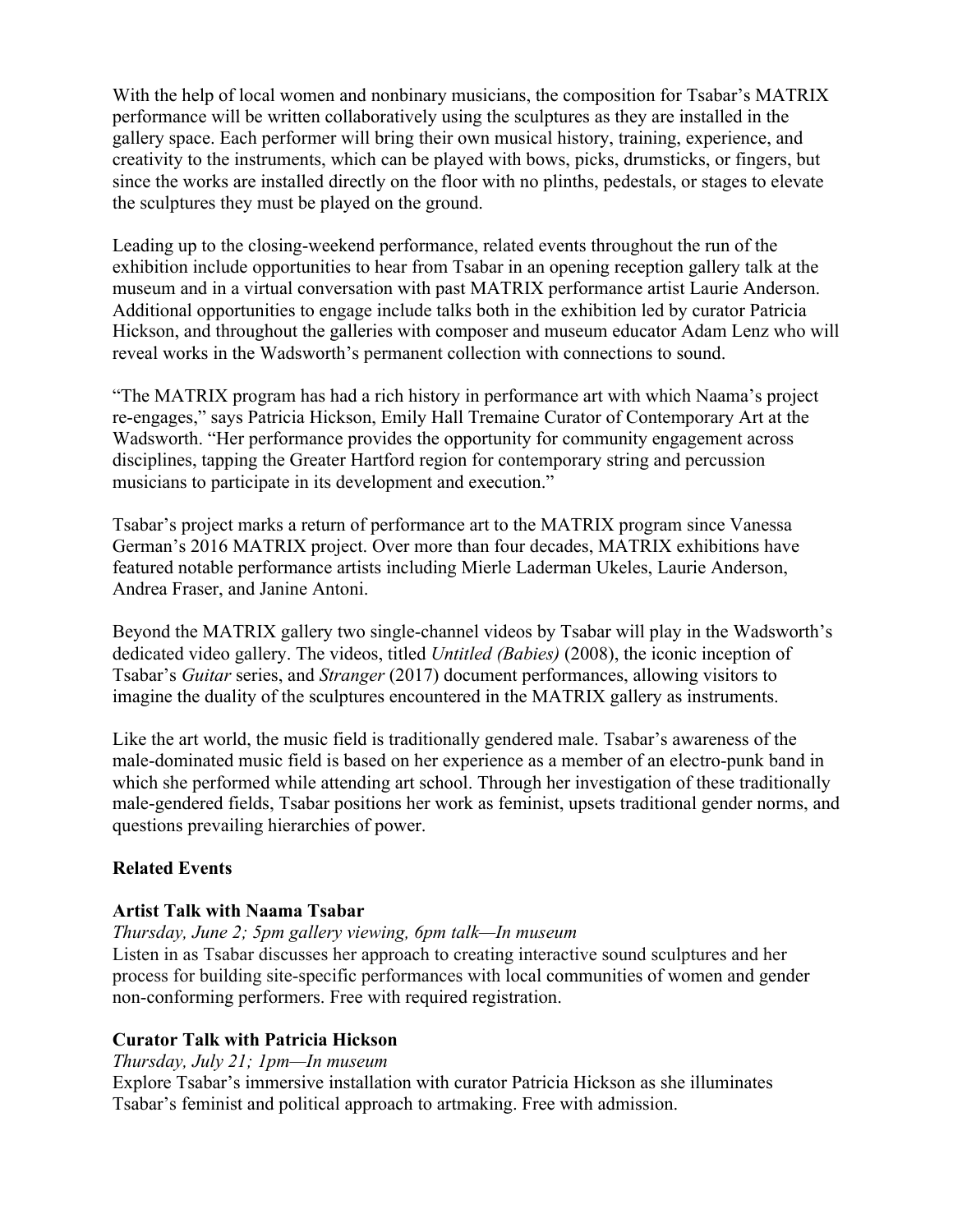## **MATRIX Past and Present: Naama Tsabar and Laurie Anderson in Conversation**

*Thursday, August 4; 6pm—Virtual* 

Naama Tsabar and Laurie Anderson (MATRIX 46 in 1978-79) discuss how they utilize sound as a medium for artmaking, challenge the stereotypes of musical genres through experimentation, and reveal the feminist dialogues at play in their work. Free. Register in advance via thewadsworth.org.

## **Gallery Talk: Sound Walk with Adam Lenz**

*Saturday, August 27; 1pm—In museum* 

Sound in an art museum? Join composer, sound artist, and museum educator Adam Lenz for an inside look at artworks in the Wadsworth's collection that engage with music, sound, and auditory histories, including *Naama Tsabar / MATRIX 189.* Free with admission.

# **Performances:** *Melodies of Certain Damage (Opus 6)*

*Saturday & Sunday, September 10 & 11; 2pm & 4pm—In museum*

Tsabar's performances are realized in a landscape of smashed guitars, evoking male-dominated rock and roll, yet repositioned as feminist narrative. Join Tsabar and an ensemble of women and nonbinary performers from the Greater Hartford region as they activate Tsabar's installation through performance. Duration: 1 hour. Free with required registration via thewadsworth.org.

# **Exhibition and Program Support**

*MATRIX 189* is supported by the Wadsworth Atheneum's Contemporary Coalition: Dr. Duffield Ashmead IV and Mr. Eric Ort, Coleman H. and Jo Champlin Casey, The Cheryl Chase and Stuart Bear Family Foundation, Mr. and Mrs. Raul de Brigard, Nancy D. Grover, Laura R. Harris, Marcia Reid Marsted and Jeffrey G. Marsted, Agnes and William R. Peelle, Jr., Susan and Joel Rottner, and Linda Cheverton Wick and Walter Wick.

Sustaining support for the Wadsworth Atheneum is provided by the Greater Hartford Arts Council's United Arts Campaign, and the Department of Economic and Community Development.

## **About the Artist**

Naama Tsabar (b. 1982, Israel) lives and works in New York. She received her MFA from Columbia University in 2010. Solo exhibitions and performances of Tsabar's work have been presented at The Bass Museum of Contemporary Art (Miami), the Solomon R. Guggenheim Museum (New York), Museum of Art and Design (New York), The High Line Art (New York), Nasher Museum (Durham, NC), Kunsthaus Baselland (Switzerland), Palais de Tokyo (Paris), Prospect New Orleans (Louisiana), Tel Aviv Museum of Art (Israel), The Herziliya Museum for Contemporary Art (Israel), MARTE-C (El Salvador), CCA Tel Aviv (Israel), Faena Buenos Aires (Argentina), and Frieze Projects (New York),. Selected group exhibitions featuring Tsabar's work include The Andy Warhol Museum (Pittsburgh), The Jewish Museum of Belgium, Ballroom Marfa (TX), Schirn Kunsthalle (Frankfurt), Elevation 1049 Gstaad (Switzerland), TM Triennale, Hasselt Genk (Belgium), *Greater New York 2010* at MoMA PS1, Museum Dhondt-Dhaenens (Belgium), The Bucharest Biennale for Young Artists, Hessel Museum of Art at CCS Bard (Annandale-On-Hudson, NY), Casino Luxembourg (Luxembourg), and Extra City (Antwerp, Belgium). Tsabar's work has been featured in publications including *ArtForum*, *Art In America*, *ArtReview*, *ARTnews*, *The New York Times*, *New York Magazine*, *Frieze*, *Bomb Magazine*, *Art Asia Pacific*, *Wire*, and *Whitewall*, among others.